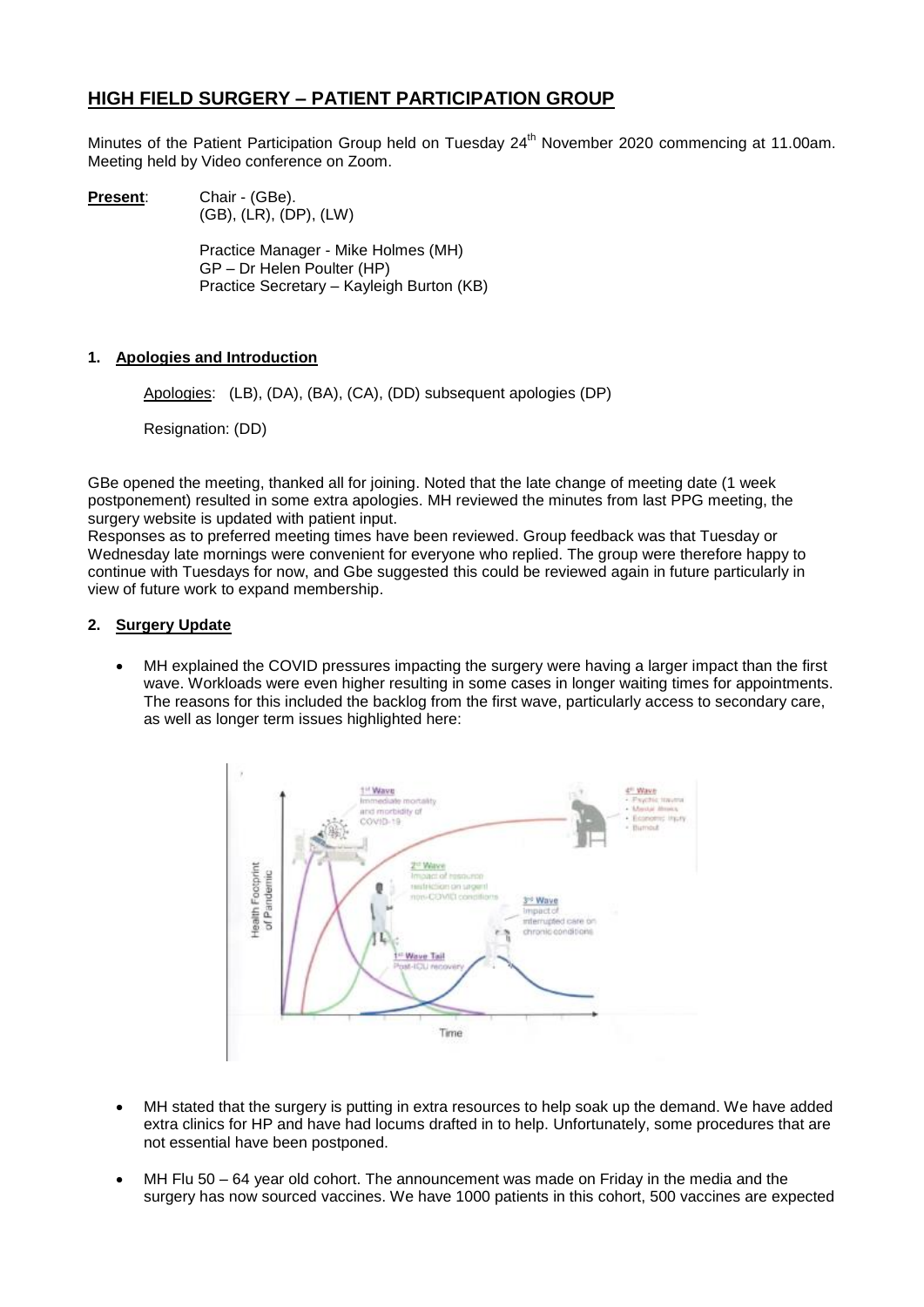to be delivered next week when invites will be sent and clinics arranged. We do not know what the uptake will be, but should be able to order more vaccines should we need them.

 $\bullet$  MH COVID-19 vaccines – Primary care have been asked to be ready to roll out from the 1<sup>st</sup> December although the vaccines are not likely to be ready until after the Christmas period. There remains lots of uncertainty in the planning at this early stage. The Pfizer vaccine can only be delivered to one local site, this is likely be Ireland Wood Surgery. High Field patients would attend IWS to be vaccinated by our nurses. House bound patients and care home patients were to be the first cohort however there is some uncertainty about this. There is hope that the Oxford vaccine will roll out in due course so that each individual surgery can vaccinate their own patients.

GBe thanked the group for the help with the flu season and has asked the surgery to ask the PPG should we require/want any further assistance with the 50-64 flu clinics. GBe also asked if there would be a specific clinic to give the vaccine as the cohort is different due to people working.

MH stated that we have the capacity through the normal surgery hours to give the flu vaccinations in December however we are considering an evening clinic or a Saturday clinic to give options for people who are restricted in attending during working hours.

Gbe commented on the waves graph and can understand why there is so much pressure on primary care with secondary care being limited.

HP went into detail as to why there is more pressure; telephone reviews are taking place for secondary care rather than face to face hence the work that the hospitals would be doing ie. Blood tests are being passed to primary care to do. We also do not want to discourage patients from contacting primary care as we are open.

- MH Hawkins chemist is being taken over by Cohens Chemist at Ireland Wood Surgery. Cohens chemist will be dropping their 100 hour contract. HP – Our Extended hours service will remain but patients may have to use ASDA Pharmacy at the weekend to collect prescriptions
- MH All PPG meetings will now be held via Microsoft Teams, starting next meeting. Sub group meetings will still be held via Zoom for the foreseeable.

GBe outlined that the surgery was happy to carry on with the PPG meetings in the pandemic, and understood that any substantial projects would be deferred to 2021 due to surgery workloads

#### **3. Update from Sub Group**

 GBe reviewed the action plan from last year relating to the top three main health issues; cancer, mental health and diabetes. This is still valid. The footfall into the surgery has decreased and wondered what the effect may be like on peoples mental health due to being isolated more.

**Action**: The surgery will work with the PPG to make the signposting to mental health & counselling services easier to find on the website and LR will review the wording to see if it can be made more patient friendly.

LR stated that the issue with the website is that many people who are feeling low may not identify themselves as having mental health problems.

 GBe mentioned the newsletter as this was raised last year. Should this be monthly? Biannually? Electronically and a hard copy? GB stated that if it is biannually or yearly this is not to be classed as a newsletter – we need to think about the content and how often this will be produced. Gbe raised the concern of funding etc.

**Action**: The sub group will examine in more detail the frequency and content of any such communication. The surgery is happy to support including delivery electronically and in paper format. MH will investigate CCG support from the Comms team and possible financial support for posting out hard copies to the digitally excluded.

 GBe – is the surgery checking on the vulnerable patients? HP confirmed that at the beginning of lockdown we did contact all patients shielding for a welfare health check. HP also informed the group